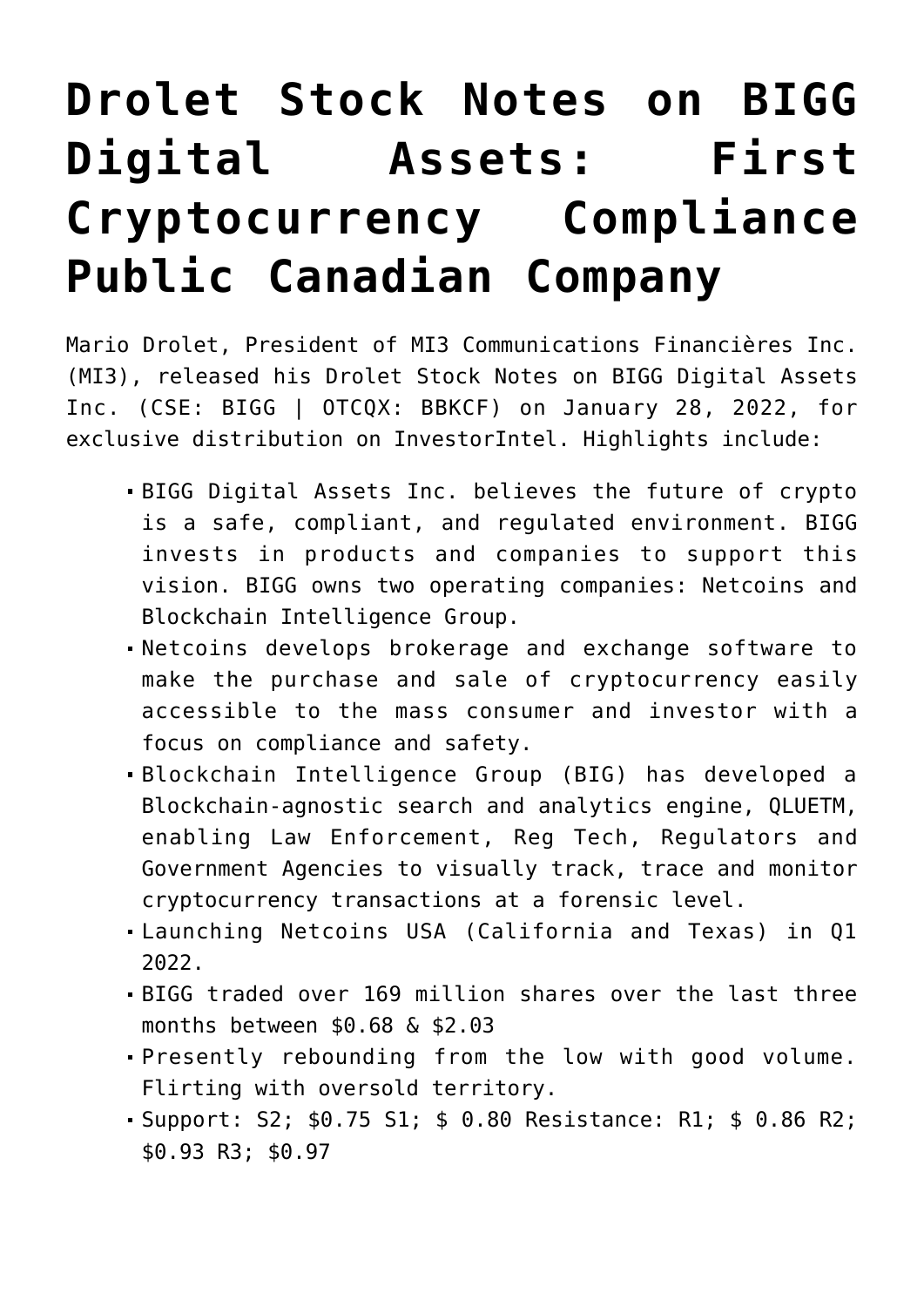

## **About BIGG Digital Assets Inc.**

BIGG Digital Assets Inc. (BIGG) believes the future of crypto is a safe, compliant, and regulated environment. BIGG invests in products and companies to support this vision. BIGG owns two operating companies: Netcoins (netcoins.ca) and Blockchain Intelligence Group (blockchaingroup.io).

**Blockchain Intelligence Group** builds technology to power compliance and intelligence for the crypto future. Banks and crypto companies depend on our technology to monitor risk from crypto transactions. Investigators and law enforcement quickly identify and track illicit activity. Blockchain Intelligence Group is trusted globally by banks, crypto companies, law enforcement, fintechs, regtechs and governments.

**Netcoins** develops brokerage and exchange software to make the purchase and sale of cryptocurrency easily accessible to the mass consumer and investor with a focus on compliance and

safety. Netcoins utilizes BitRank Verified ® software at the heart of its platform and facilitates crypto trading via a self-serve crypto brokerage portal at Netcoins.app.

## **PLEASE DO YOUR DUE DILIGENCE**